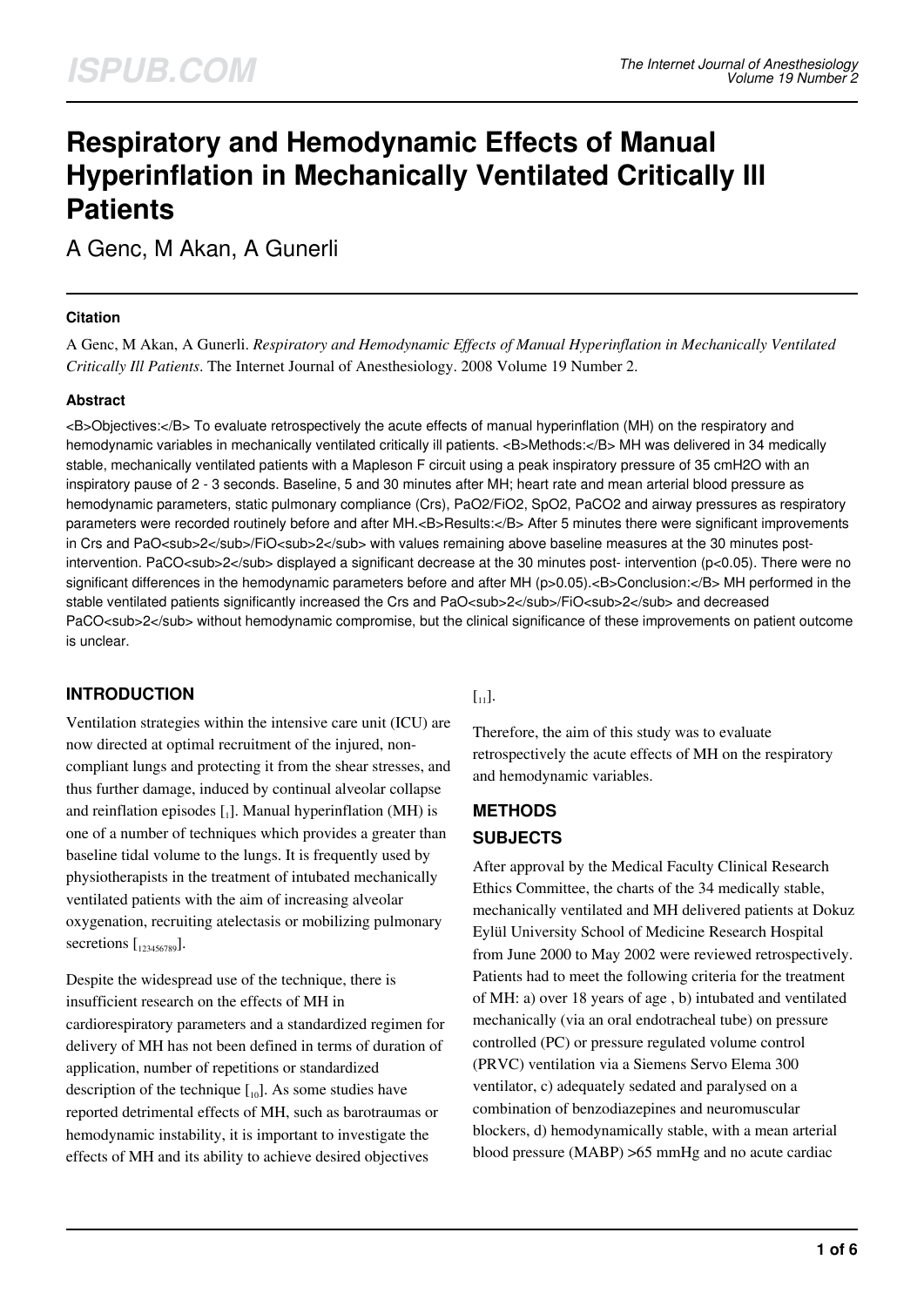dysrhythmias. Patients were not treated with MH if they: a) required a FiO<sub>2</sub>  $\geq$ 0.6, b) had a positive end expiratory pressure (PEEP)  $\geq 10$  cmH<sub>2</sub>O, c) presence of a pneumothorax, d) had an arterial oxygen saturation  $(SaO<sub>2</sub>)$ ≤90%.

MH was performed in a standardized manner by an experienced physiotherapist as follows: a) Patients were maintained in supine position with the bed flat throughout the intervention period, b) MH was delivered via a Mapleson C circuit. The oxygen flow rate to the Mapleson F circuit was set at 12 L/min. A manometer was incorporated into the MH circuitry to ensure peak airway pressure did not exceed 35 cmH2O during MH, c) MH was performed with an inspiratory pause of approximately 2-3 seconds and inspiratory: expiratory ratio of approximately 1/2 and at a rate of 10-12 breaths/min for a period 5 min.

The baseline, 5 and 30 minutes post-intervention following parameters that were recorded routinely taken from the charts:

The ratio of partial pressure of arterial oxygen to fraction of inspired oxygen  $(PaO<sub>2</sub>/FiO<sub>2</sub>)$  and arterial partial pressure of carbon dioxide (PaCO<sub>2</sub>) were recorded. PaO<sub>2</sub>/FiO<sub>2</sub> was derived from arterial blood gas (ABG) analysis and FiO2. A calibrated blood gas analyzer (Nova Biomedical, Stat Profile M, U.S.A.) was used for ABG analysis and the  $FiO<sub>2</sub>$  was read from the ve<sub>n</sub>tilator digital display (Servo 300, Siemens, Germany).

Static pulmonary compliance (Crs), peak and mean airway pressures were recorded from th<sub>e</sub> Siemens ventilator digital display.

Heart rate (HR), mean arterial blood pressure (MABP) and peripheral oxygen saturation  $(SpO<sub>2</sub>)$  were recorded from the patient monitoring equipment (Draeger Medical Systems Inc, U.S.A.).

## **STATISTICAL ANALYSIS**

Data were analyzed using SPSS 11.0 for Windows. Interval data from the different time periods were compared using repeated measures analysis variance test. When a significant time effect was found, paired-samples t tests with Bonferroni correction was used to identify which time periods were significantly different. Data are expressed as mean ± Standard Deviation (mean  $\pm$  SD). A p value less than 0.05 was considered statistically significant.

# **RESULTS**

Seventeen man and seventeen women who met the inclusion criteria were studied. Table 1 and 2 shows demographic data and ventilation parameters for 34 patients.

## **Figure 1**

Table 1: Demographic data of patients.

| Sex $(n-96)$                          | Female-Male                              | $17(50) - 17(50)$               |  |
|---------------------------------------|------------------------------------------|---------------------------------|--|
| Primary diagnose (n-%)                | Surgical-Trauma-Medical                  | $18(52.9) - 11(32.4) - 5(14.7)$ |  |
| Comorbid disorders (n-%)              | Cardiovascular<br>Diabetes<br>Neurologic | 5(14.7)<br>5(14.7)<br>2(5.8)    |  |
| $Age$ (years) (mean $\pm SD$ )        |                                          | $49.97 \pm 20.75$               |  |
| Days in study (days) (mean $\pm SD$ ) |                                          | $3.29 \pm 3.91$                 |  |

## **Figure 2**

#### Table 2: Ventilation parameters of patients.

| PRVC-PC<br>Mode of ventilation (n-%) | $32(94.1) - 2(5.9)$           |                   |  |
|--------------------------------------|-------------------------------|-------------------|--|
| $1/2 - 1/1 - 1/1.5$<br>L/E (n-90     | $28(82.4) - 2(5.9) - 4(11.8)$ |                   |  |
|                                      | $mean \pm SD$                 | Minimum - Maximum |  |
| Mechanical rate (breath/min)         | $13.97 \pm 2.16$              | $10 - 20$         |  |
| $PEEP$ (cmH <sub>2</sub> O)          | $4.85 \pm 0.98$               | $3 - 7$           |  |
| $\textbf{FiO}_2$ (%)                 | $0.40 \pm 0.05$               | $0.3 - 0.5$       |  |
| Initial TV (mL)                      | $577.57 \pm 75.44$            | $446 - 720$       |  |
| VE (mL/min)                          | $7.85 \pm 1.95$               | $4.1 - 12.9$      |  |

%=per cent, PRVC=pressure regulated volume control ventilation, PC=pressure controlled ventilation, VE=<br>ratio of inspiration to expiration, SD=standard deviation, min= minutes, PEEP=positive end expiration<br>pressure, cmft-

PaO<sub>2</sub>/FiO<sub>2</sub> ratio showed a significant difference over time (p=0.001) with increases observed at the 5 minutes following MH (p<0.001). The mean improvement in PaO<sub>2</sub>/FiO<sub>2</sub> ratio was approximately 27 mmHg (7%) at the 5 minutes post-intervention and remained above baseline at the 30 minutes post-intervention (p<0.001). A similar trend was seen with  $SpO<sub>2</sub>$  value which improved by a mean of approximately 0.4% at the 5 minutes post-intervention  $(p=0.003)$ , with improvement did not maintain at the 30 minutes post-intervention (p=0.03; Table 3).

Compared to baseline,  $PaCO<sub>2</sub>$  value displayed a significant decrease at the 30 minutes post- intervention (p=0.009). The mean decrease in PaCO<sub>2</sub> value was approximately  $7\%$ . Static compliance displayed a significant difference over time (p<0.001). Compared to baseline, a mean improvement of approximately 10.2 ml/cmH<sub>2</sub>O (24%) occurred at the 5 minutes post-intervention (p<0.001) and remained above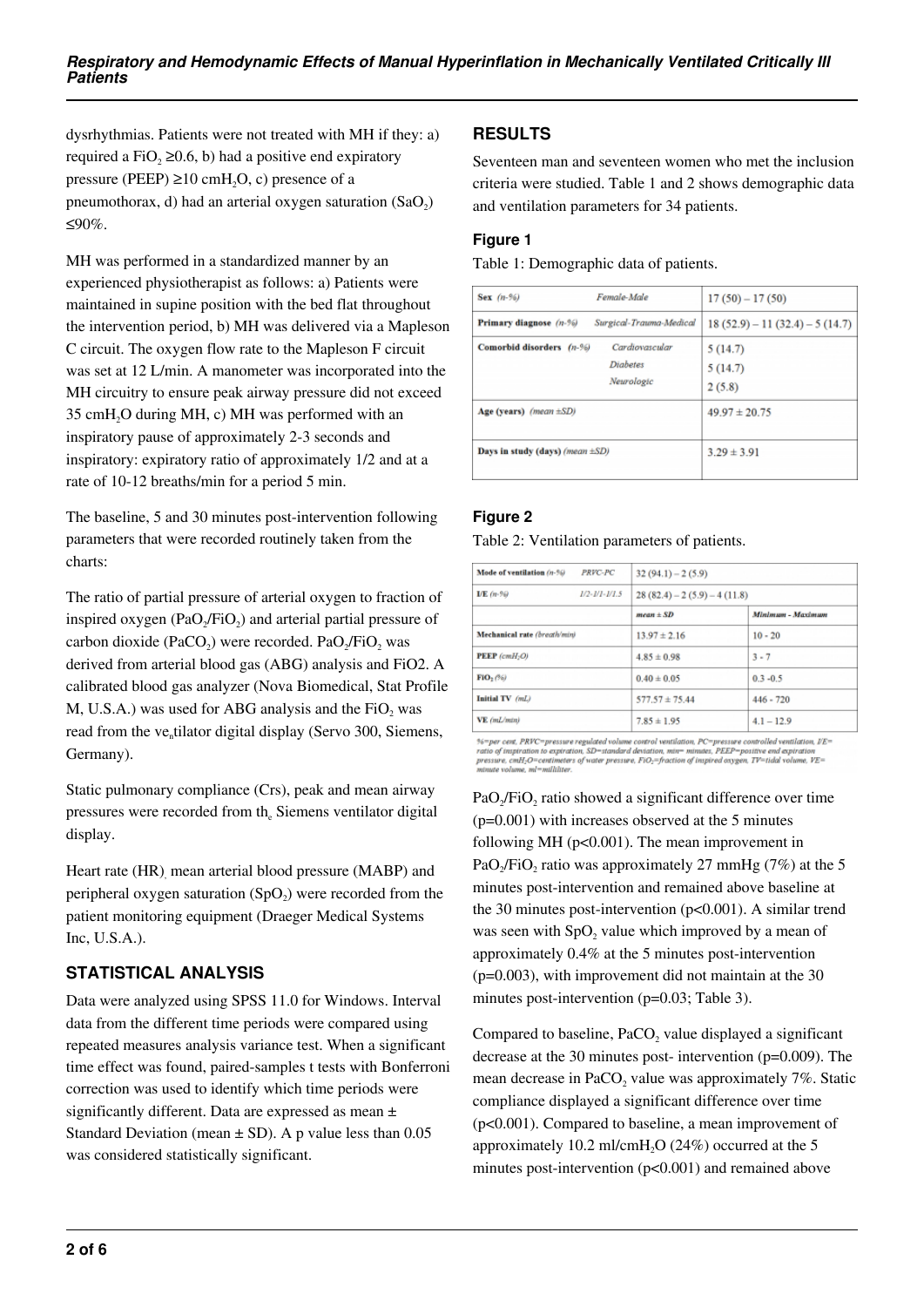baseline at the 30 minutes post-intervention (p<0.001). Peak airway pressure (PAP) decreased significantly 5 minutes after treatment (p=0.001). The mean decrease in PAP was approximately  $0.8 \text{ cm}$ H<sub>2</sub>O (4%) with the change was not significant at the 30 minutes post-intervention (p=0.08). No significance was demonstrated in the mean airway pressure  $(MAP)$  over time  $(p=0.512;$  Table 3).

HR did not change significantly over time (p=0.378). MABP decreased at the 5 minutes after MH and at the 30 minutes post-intervention but it was not significant. (p=0.06, p=0.02 respectively; Table 3).

#### **Figure 3**

Table 3: Descriptive data for the dependent variables for the patients (mean  $\pm$  SD)

|                               |                     | Time post-intervention           |                                  |  |
|-------------------------------|---------------------|----------------------------------|----------------------------------|--|
|                               | <b>Baseline</b>     | <b>5 Minutes</b>                 | <b>30 Minutes</b>                |  |
| HR (bpm)                      | $95.38 \pm 17.39$   | $95.44 \pm 17.73$                | $95.2 \pm 17.43$                 |  |
| MABP (mmHg)                   | $96.29 \pm 17.46$   | $93.84 \pm 16.96$                | $91.68 \pm 16.73$                |  |
| $Crs$ (ml/cmH <sub>2</sub> O) | $42.67 \pm 12.19$   | $52.88 \pm 15.11$ <sup>*</sup>   | $50.52 \pm 13.96$ <sup>*</sup>   |  |
| $PAP$ (cmH <sub>2</sub> O)    | $19.41 \pm 4.67$    | $18.55 \pm 4.32$ <sup>*</sup>    | $18.82 \pm 4.84$                 |  |
| $MAP$ (cmH <sub>2</sub> O)    | $9.67 \pm 2.07$     | $9.47 \pm 1.94$                  | $9.61 \pm 2.21$                  |  |
| $PACO2$ (mmHg)                | $36.22 \pm 4.98$    | $34.6 \pm 6.01$                  | $34.8 \pm 5.02$ <sup>*</sup>     |  |
| SpO <sub>2</sub> (36)         | $99.17 \pm 1.48$    | $99.55 \pm 0.95$ <sup>*</sup>    | $99.55 \pm 1.02$                 |  |
| $PaO2/FiO2$ (mmHg)            | $375.96 \pm 115.94$ | $403.63 \pm 125.18$ <sup>*</sup> | $404.88 \pm 124.23$ <sup>*</sup> |  |

 $HR = heart\ rate,\ bpm = beats\ per\ minute,\ MABP = mean\ area\ blood\ preessure,\ mmHg = millimeters\ of\ mercury,\ Crs = total\ static\ lung\ computing,\ cmF_1 = milliheters,\ cmH_2O = centimeters\ of\ water,\ PAP = peak\ airway\ pressure,\ MAP = mean\ airway\ pressure,\ PaCO_2 = \ arterial\ partial\ pressure\ of\ carbon\ dioxide,\ SpO_2 = peripheral\ oxygen\ saturation,\ %s = per\ cer, PaO_2/F1O_2 = the\ arterial\ oxygen\ to\ fraction\ of\ inspired\ oxygen\ ratio.$ 

\* Statistically different from baseline value p<0.01.

 $\ell$  Statistically different from 5 minutes after intervention value  $p<0.01$ .

## **DISCUSSION**

Results of this retrospective study indicated that manual hyperinflation to 35 cmH<sub>2</sub>O with an inspiratory pause of two-three seconds in critically ill patients produced significant improvements in Crs and gas exchange measured using  $PaO_2/FiO_2$ . The improvement in Crs and  $PaO_2/FiO_2$ were significant 5 minutes after MH and persisted for up to 30 minutes. There were no changes in the heart rate and mean arterial blood pressure after MH.

In the literature, there is no consensus or guidelines as to the appropriate dose of MH (standardized description of the technique, in terms of number of repetitions or length of time of application) that required achieving improvements in alveolar oxygenation, reverse atelectasis or mobilize pulmonary secretions  $\begin{bmatrix} 1 \\ 2 \end{bmatrix}$ . The physiotherapy treatment administered in our institute included MH to an inspiratory pressure of 35 cmH<sub>2</sub>O combined with an inspiratory pause of

two-three seconds. This protocol was based on the work of Haake et al.  $\left[ \begin{smallmatrix} 1 & 3 \end{smallmatrix} \right]$  and Rothen et al.  $\left[ \begin{smallmatrix} 1 & 4 \end{smallmatrix} \right]$  where an inspiratory pressure of 40 cmH<sub>2</sub>O was considered both safe and effective in recruiting lung atelectasis in the healthy lungs during anesthesia. However these authors included much longer inspiratory pause at the end of inspiration, which may be more deleterious in the acutely ill patient due to the potential effect on the cardiovascular system  $\begin{bmatrix} 1 \\ 2 \end{bmatrix}$ . Five minutes was reflected the clinical application of MH by physiotherapist in our ICU.

The patients studied were representative of a mixed ICU population requiring continuous mandatory ventilation. All patients investigated were well sedated/paralyzed during their participation in this study were not making any respiratory efforts of their own during the data collection period.

Consistent with previous findings, Crs improved after MH  $\begin{bmatrix} 151617 \end{bmatrix}$ . Jones et al  $\begin{bmatrix} 15 \end{bmatrix}$  and Patman et al  $\begin{bmatrix} 16 \end{bmatrix}$  reported that compared to baseline a maximum improvement of 16 % (6.5 ml/cmH<sub>2</sub>O) and a mean improvement of approximately 15  $%$ (6 ml/cmH2O) with improvements remained over baseline at 60 minutes post-intervention in Crs after MH respectively. The mean improvement in the Crs of approximately 24 %  $(10 \text{ ml/cmH}, O)$  seen in this study immediately after MH and remained above baseline at 30 minutes post-intervention is comparable to the increases of 23  $\%$  (8.5 ml/cmH<sub>2</sub>O) for up to 20 minutes post-intervention reported by Hodgson et al.  $\begin{bmatrix} 1_{2} \end{bmatrix}$  following a treatment regimen which included MH in the treatment subjects with respiratory failure. This improvement may have been secondary to recruitment of more functioning alveolar units and volume restoration. The application of MH may utilize collateral ventilation within the lungs, to facilitate the mobilization of secretions and the recruitment of atelectatic lung units  $\left[\begin{smallmatrix}18\end{smallmatrix}\right]$ .

The parameters used to measure oxygenation in the current study were  $PaO<sub>2</sub>/FiO<sub>2</sub>$  and  $SpO<sub>2</sub>$ . Significant increase was detected in these parameters. The increase in  $PaO<sub>2</sub>/FiO<sub>2</sub>$  ratio with MH treatment was still present 30 minutes after treatment in the present study. Three other studies found that MH, as part of a treatment regimen, had no significant effect on PaO<sub>2</sub> or PaO<sub>2</sub>/FiO<sub>2</sub> in post-cardiac surgery patients  $\left[1_{192021}\right]$ . In studies investigating the effects of MH on oxygenation for non-cardiac surgery populations, Jones et al.  $\left[ \begin{smallmatrix} 1 & 0 \\ 1 & 5 \end{smallmatrix} \right]$  reported a significant increase in SpO<sub>2</sub>, of approximately  $2\%$ , immediately following MH in subjects with respiratory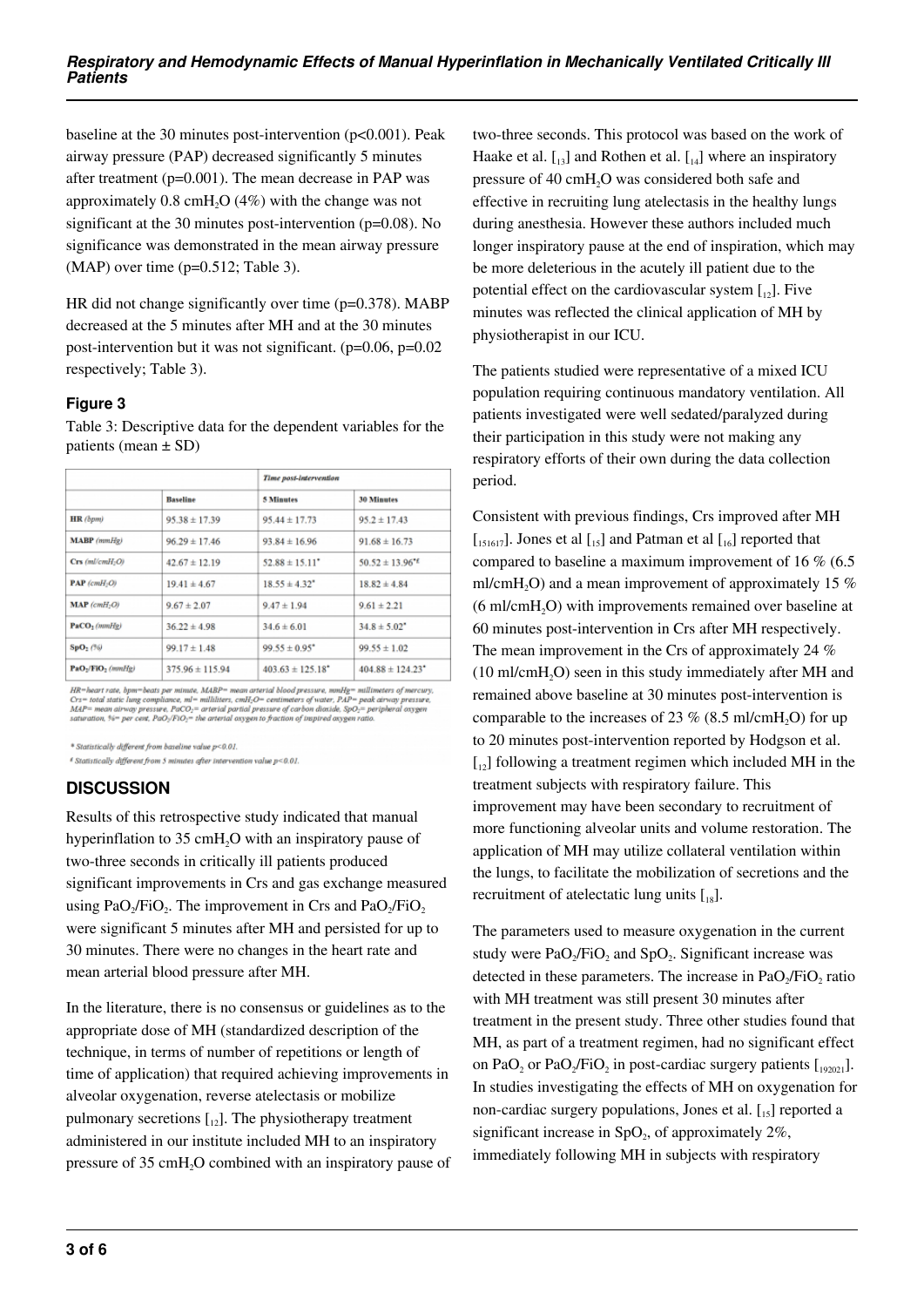failure. Similarly, Patman et al  $\left[\begin{smallmatrix}1 & 0 \\ 0 & 0\end{smallmatrix}\right]$  reported that mean improvement in PaO<sub>2</sub>/FiO<sub>2</sub> ratio was 56 mmHg (17%) immediately post-intervention with improvements over baseline measures being maintained at 60 minutes in patients with respiratory failure. In contrast to the above, Barker and Adams 2002, Hodgson et al  $\begin{bmatrix} 1 \\ 2 \end{bmatrix}$  and Patman et al  $\begin{bmatrix} 2 \\ 2 \end{bmatrix}$ reported no significance difference in Pa $O_2$ /Fi $O_2$  after MH treatment.

McCarren and Chow  $\left[\begin{smallmatrix}2\\2\end{smallmatrix}\right]$  report that patients may be under ventilated during MH as a result of slow inflation rate reducing minute ventilation. Although minute ventilation was not measured in the current study, hypoventilation during MH was improbable as  $PaCO<sub>2</sub>$  at the 5 minutes postintervention was not increased but decreased insignificantly. PaCO<sub>2</sub> value displayed a significant decrease at the 30 minutes post- intervention which was consistent with the improvements seen in Crs. The failure to measure minute ventilation during MH and tidal volumes postinterventionally is the limitations of our study.

Changes in HR and MAP were variable. Hodgson et al.  $\begin{bmatrix} 1 \\ 2 \end{bmatrix}$ and Singer et al.  $\lceil a_4 \rceil$  found that HR was generally unaffected by MH. Patman et al.  $\lceil z_2 \rceil$ , who found a significant decrease in HR 5 and 20 min after MH compared to baseline. MH has previously been associated with alterations in cardiac output and arterial blood pressure  $\left[\frac{1}{2425}\right]$ . Singer et al.  $\left[\frac{1}{24}\right]$  suggested that the increased respiratory rate used by physiotherapists while manually hyperinflating, led to the development of gas trapping which reduced cardiac output and falls in MAP. Barker and Adams  $\left[26\right]$  reported that heart rate increased 10 min after MH. MAP displayed a significant difference over time with an initial fall, followed by an increase to about baseline values by the 60 min after MH. Hodgson et al.  $\begin{bmatrix} 1 \\ 2 \end{bmatrix}$ and Patman et al  $\lceil z_2 \rceil$  reported that MAP was no significant affected by MH. Our findings showed that while heart rate did not change during study period, there was insignificant decrease in MAP 5 minutes after MH and 30 minutes postintervention. Hemodynamic stability was also maintained during the measurement period in spite of this decrease in MH. However, there might be significant cardiovascular deterioration in hemodynamically unstable, hypovolemic and low cardiac output patients.

It is concluded that MH performed in the hemodynamically stable ventilated patient significantly increased Crs and  $PaO<sub>2</sub>/FiO<sub>2</sub>$  and decreased PaCO<sub>2</sub> without hemodynamic compromise, but the clinical significance of these

improvements on patient outcome unclear. Further investigations are required to validate the results of this study as well as to determine the therapeutic value of MH on patient outcome.

# **CORRESPONDENCE TO**

Arzu GENC Address: Dokuz Eylül Üniversitesi Fizik Tedavi ve Rehabilitasyon Yüksekokulu 35340, inciraltı, izmir, TURKEY Telephone number: + 90 (0) 232 412 49 32 Fax number : + 90 (0) 232 270 50 30 e-mail: arzu.genc@deu.edu.tr

#### **References**

1. Amata MBP, Barbas CSV, Medeiros DM, Schettino GDPP, Filho GL, Kairalla RA, Deheizelin D, Morais C, Fernanades EDO; Takagaki TY, De Carvalho CRR. Beneficial effects of the 'Open Lung Approach' with low distending pressures in acute respiratory distress syndrome. Am J Crit Care Med 1955; 152: 1835-46. 2. McCaren B, Chow CM. Manual hiperinflation: a description of the technique. Aust J Physiother 1996; 42(3): 203-8. 3. King D, Morrell A. A survey of manual hyperinflation as a physiotherapy technique in intensive care units. Physiother 1992; 78: 747-50. 4. Denehy L, Berney S. Physiotherapy in the intensive care unit. Physical Therapy Reviews 2006; 11: 49-56. 5. Stiller K. Physiotherapy in the intensive care unit. Chest 2000; 118:1801-13. 6. Jones A. Evidence-based physiotherapy in the intensive care unit. Hong Kong Physiotherapy Journal 2000; 18: 47-51. 7. McCaren B, Chow CM. Description of manual hyperinflation in intubated patients with atelectasis. Physiother Theory and Pract 1998; 14: 199-200. 8. Chaboyer W, Gass E, Foster M. Patterns of chest physiotherapy in Australian Intensive Care Units. J Crit Care 2004; 19:145-51. 9. Nava S, Ambrosino N. Rehabilitation in the ICU: the European phoenix. Intensive Care Med 2000; 26: 841-4. 10. Braizer D. Effects of manual lung hyperinflation using rebreathing bags on cardiorespiratory parameters in intubated adults. Physical Therapy Reviews 2003; 8 135-41. 11. Stone KS, Tabaka Talaganis SA, Preusser B, Gonyon DS. Effect of lung hyperinflation and endotracheal suctioning on heart rate and rhythm in patients after coronary artery bypass graft surgery. Heart Lung 1991; 20:443-50. 12. Hodgson C, Denehy L, Ntoumenopoulos G, Santamaria J, Carroll S. An investigation of the early effects of manual lung hyperinflation in critically ill patients. Anaesth Intensive Care. 2000; 28(3): 255-61. 13. Haake R, Sclicting R, Ulstad D, Henschen R. Barotrauma: pathophysiology, risk factors and prevention. Chest 1987; 91: 608-13. 14. Rothen H, Sporre B, Enberg G, Wegenius G, Hedenstierna. Re-expansion of atelectasis during general anaesthesia: a computed tomography study. Br J Anaest 1993; 71:788-95.

15. Jones AC, Hutchinson RC, Oh TE. Effects of bagging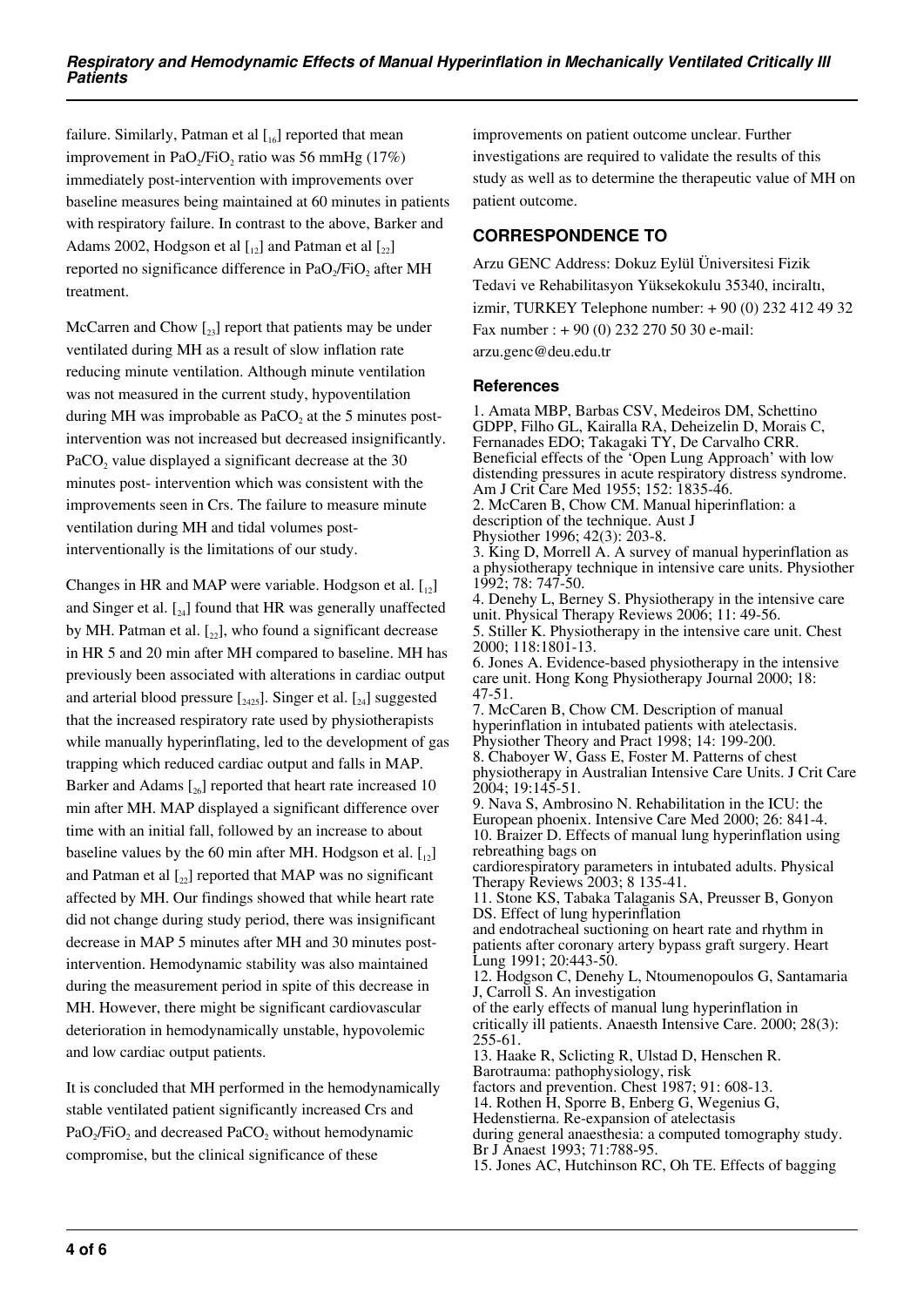and percussion on total static

compliance of the respiratory system. Physiother 1992; 78 (9): 661-6.

16. Patman S, Jenkins S, Stiller K. Manual hyperinflation effects on respiratory

parameters. Physiother Res Int 2000; 5(3):157-71.

17. Berney D, Denehy L, Pretto J. Head-down tilt and manual hiperinflation enhance

sputum clearance in patients who are intubated and

ventilated. Aust Physiother 2004; 50: 9-14.

18. Maa SH, Hung TJ, Hsu KH, Hsieh YI, Wang KY, Wang CH, Lin HC. Manual

hyperinflation improves alveolar recruitment in difficult-to-

wean patients. Chest 2005; 128(4):2714-21.

19. Eales CJ, Barker M, Clubberley NJ. Evaluation of a single chest physiotherapy

treatment to post-operative, mechanically ventilated cardiac surgery patients. Physiother Theory Pract 1995; 11: 23-8.

20. Gormezano J, Branthwaite M. Effects of physiotherapy during intermittent positive

pressure ventilation. Anaesthesia. 1972; 27: 258-64.

21. Rhodes L. A pressure-regulated 'bagging' device-a pilot

study. South African Journal

of Physiotherapy 1987; 43: 117-20.

22. Patman S, Jenkins S, Bostock S, Edlin S. Cardiovascular responses to manual

hyperinflation in post-operative coronary artery surgery

patients. Physiother Theory Pract 1998; 14: 5-12. 23. McCaren B, Chow CM. Description of manual

hyperinflation in intubated patients

with atelectasis. Physiother Theory Pract 1998; 14: 199-210.

24. Singer M, Vermaat J, Hall G, Latter G, Patel M.

Hemodynamic effects of manual

hyperinflation in critically ill mechanically ventilated

patients. Chest 1994; 106 (4):1182-7. 25. Goodnough SKC. The effects of oxygen and

hyperinflation on arterial oxygen

tension after endotracheal suctioning. Heart Lung 1985; 14: 12-7.

26. Barker M, Adams S. An evaluation of single chest physiotherapy treatment on

mechanically ventilated patients with acute lung injury.

Physiother Res Int 2002; 7: 157-69.